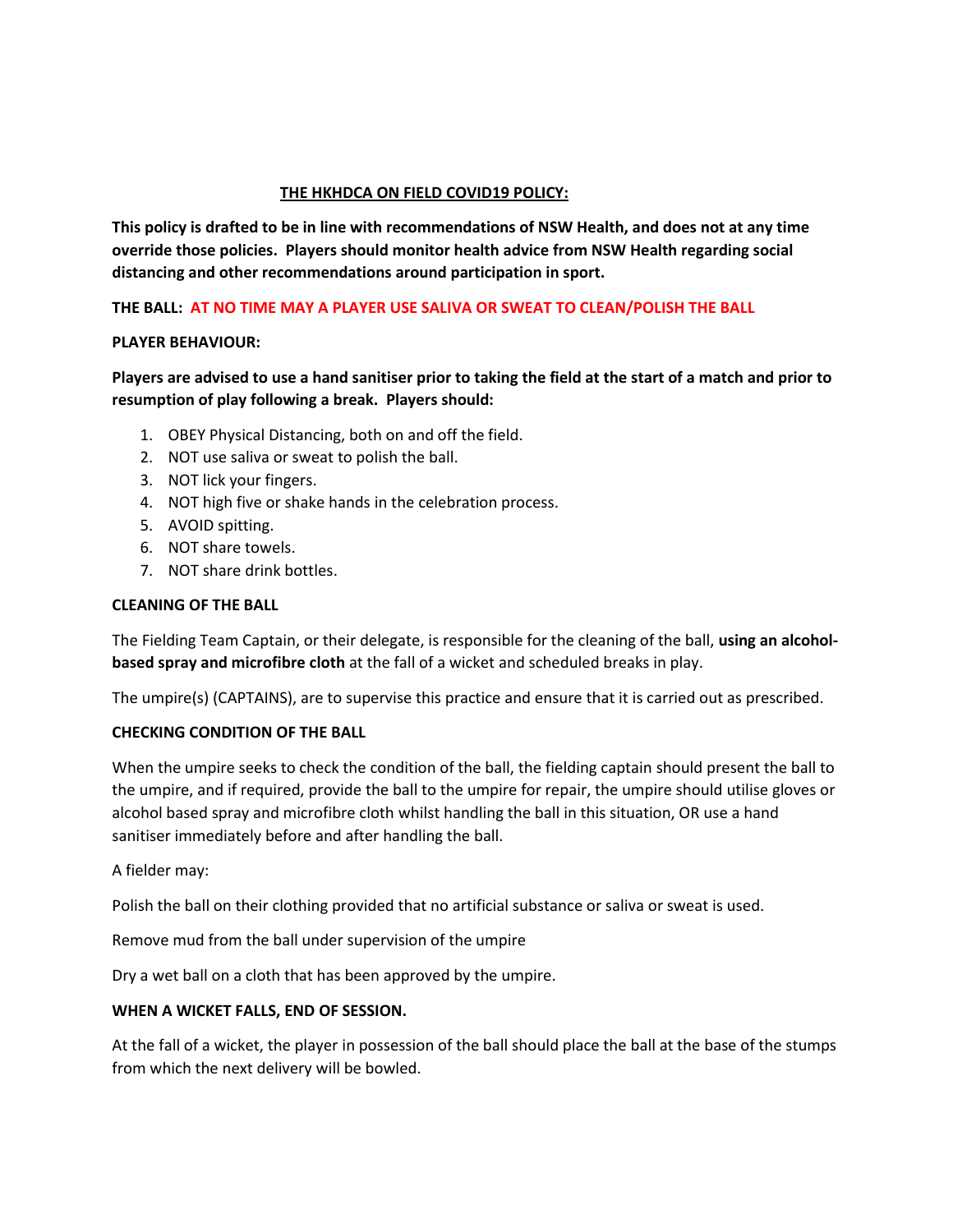At the conclusion of a session, the fielding captain should place the ball back in the original box OR a plastic bag and give it to the umpire; this process is repeated at the end of play.

# **USE OF SALIVA OR SWEAT ON THE BALL**

## **ENFORCEMENT:**

If a player **unintentionally,** through habit, in the opinion of the umpire, deliberately applies saliva or sweat on the ball (this includes a player licking his/her finger prior to gripping the ball), the umpire, in the first instance, should:

- 1. Call dead ball
- 2. Call the player and their captain and inform them of the breach of the Playing Condition
- 3. The umpire will issue a first warning to the player and their captain, and record the name of the offending player and the time of the incident.
- 4. The umpire will direct the captain to undertake the ball cleaning procedure prior to play recommencing.
- 5. Play may then continue.

If a player, **following a second and final warning,** in the opinion of the umpire, **deliberately applies saliva or sweat** on the ball (this includes a player licking his/her finger prior to gripping the ball), the umpire should:

- 1. Call Dead Ball.
- **2.** Call the player and their captain and inform them of the **third or thereafter breach of the Playing Condition.**
- 3. The umpire will report the incident **as a repetitive breach**, to the Executive Officer of the HKHDCA by email within 24 hours of the conclusion of the days play.
- 4. The umpire will direct the captain to undertake the ball cleaning procedure prior to play recommencing.
- 5. Play may then continue.

**NOTE:** Umpires (including player umpires) will award a five-run penalty to the batting side, if in their opinion, the **offence has been committed more than twice by a player within the innings**, and continue to do so if further breaches by that player are observed and noted.

**NOTE: It is recommended that the SQUARE LEG Umpire be primarily responsible for observing the fielding team's adherence to the above protocols with regard to the cleaning/polishing of the ball, in concert with their colleague, however, it is not to be considered that only they are monitoring the observations.**

# **DEFINITION:**

# **UNINTENTIONAL:**

When a player, as a matter of habit, licks their fingers in the process of handling the ball, and, in the opinion of the umpire, behaving in a manner of previous routine.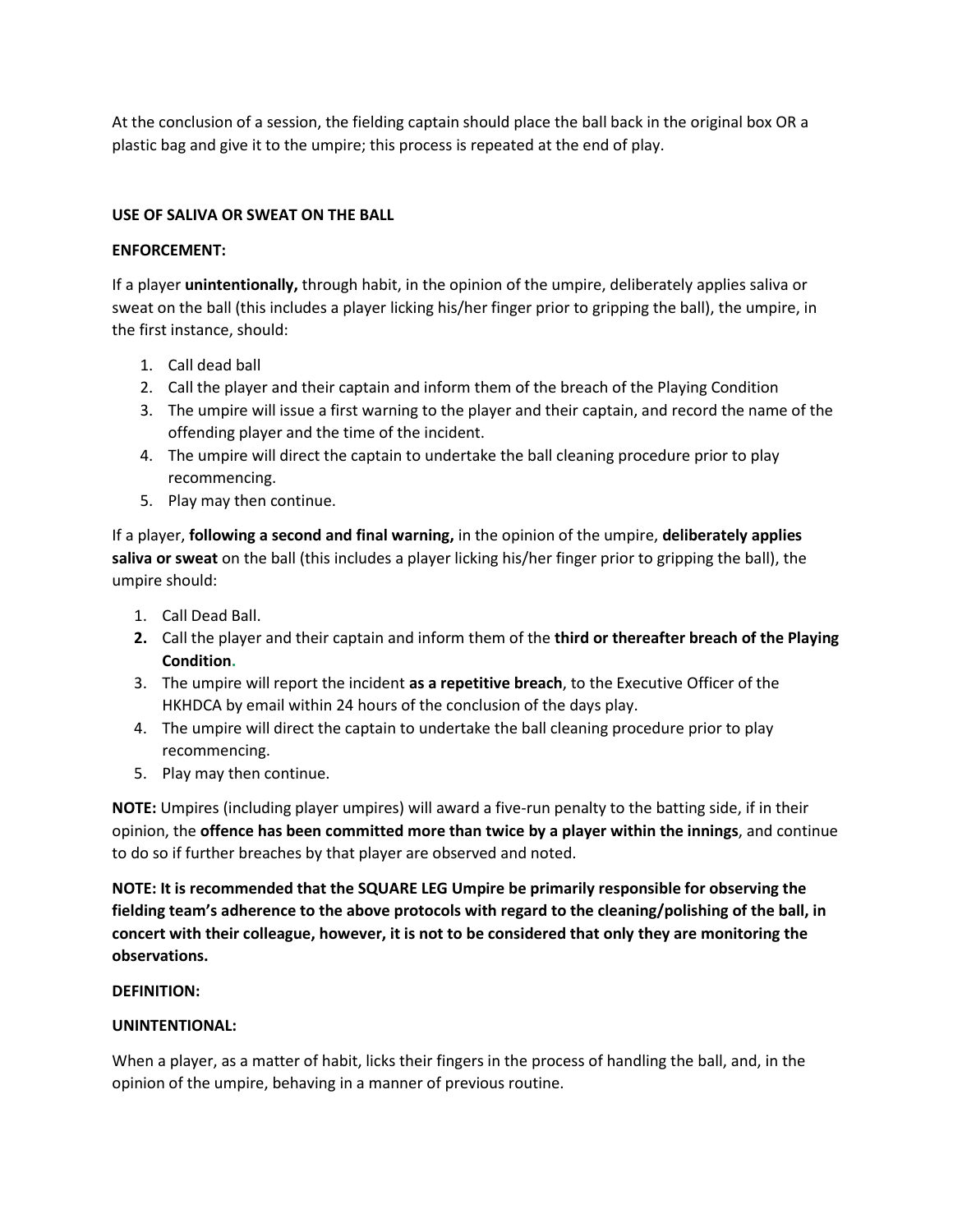# **However, further repetition should NOT be interpreted as unintentional, following the second warning to that player and their captain.**

# **PLAYING EQUIPMENT:**

Ideally, equipment such as helmets, pads and gloves should **NOT** be shared by players, however, if necessary, equipment, as listed above, may be shared, provided that it has been thoroughly cleaned and sanitised before transferring to another player.

# **Groin protectors should not be shared by players.**

Hats/caps should not be held by umpires or players other than the original wearer.

## **BOWLER'S HAT OR CAP.**

## **If the bowler wishes to bowl without their cap or hat, there are three options:**

**1.** The bowler may leave their hat/cap outside of the boundary, if they are fielding near or on the boundary, when not bowling.

### **OR**

**2**. The bowler may place their hat/cap behind the keeper, as is the usual situation with helmets at rest, however, no penalty runs will be awarded if the ball hits the hat/cap on the ground behind the keeper.

### **OR**

**3**. The bowler may, with the permission of the umpire, place their hat/cap at the mark commencing their run, however, no penalty runs will be awarded if the ball hits the hat/cap on the ground behind the **BOWLERS END STUMPS.**

## **STUMPS**

The umpires should be the only people to set the stumps prior to play, each umpire responsible for their end stumps only, initially and when resetting the stumps.

When only one umpire is present, they will be responsible for the stumps at both ends.

## **ESSENTIAL EQUIPMENT: To be supplied by each captain/team/club**

- **1.** Hand sanitizer
- **2.** Alcohol based spray (ISOCOL) and microfibre cloth.

### **TEAM SHEETS**

**Paper Team Sheets are to be completed in line with the competition rules, but NOT exchanged. It is recommended that the Umpires and the captains may take a photo of the team sheets to enable the information to be accessible throughout the match.**

### **SCORING**

Each team should IDEALLY have the necessary electronic scoring device available for live scoring on MYCRICKET.